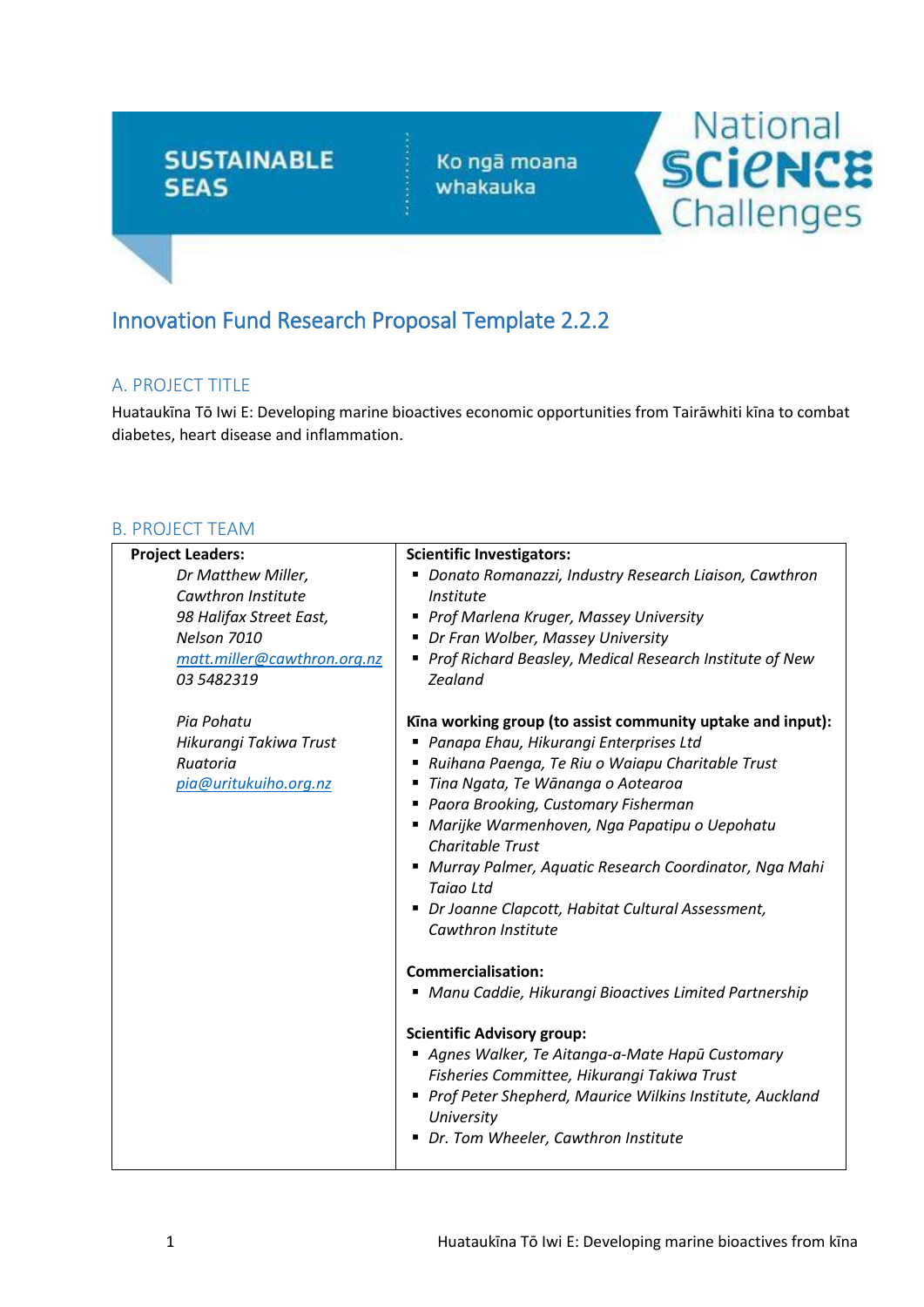## C. ABSTRACT

The phrase 'huataukīna tō iwi e' comes from the waiata 'Hikurangi' composed by Kuini Moeau Reedy, based on an old Ngāti Porou phrase that means – when the kaimoana is abundant and the hapū have strings of kīna, whānau are prosperous and healthy. This project aims to utilise kīna (*Evechinus chloroticus*) from the coastal marine areas of East Coast hapū to create commercial opportunities through the development of new high-value nutraceutical and functional food ingredient products.

This project will produce the essential groundwork knowledge that is required to build a viable kīna oil industry on the East Coast of New Zealand (Te Tairāwhiti). Specifically, the research will establish benchmarks for yield and natural variation of bioactive content in wild kīna and data supporting its efficacy as a health-promoting food supplement. This research aims to stimulate economic development in the Tairāwhiti region.

The vison of this project is to grow the marine economy in the East Coast by developing a nutraceutical industry based around kīna bioactives. This has the potential to grow to other marine bio-resources as the industry matures. Presently kīna is underutilised and undervalued. As a competitor in the Sea urchin marketplace, it is unable to penetrate the high-value food markets in Asia and other regions due to unfavourable visual aesthetics. This project will bypass this limitation and build on New Zealand's reputation for producing quality, sustainable and safe products from natural sources to deliver a novel health-promoting supplement and function food ingredient to the large and growing Asian market.

The initial focus of the enterprise will be the health supplements and functional foods markets, but there are also potential spill-over benefits into pharmaceutical applications, which would be evaluated for possible development later. Direct benefits for East Coast hapū will result from increased value for their presently underutilised kīna catch. There is also the future potential for aquaculture of kīna. There will be efforts to evaluate and utilise the whole resource (shell/offal/spines/roe) to reduce waste and enhance revenue through utilisation of by-product streams from kīna.

There is significant potential for economic development for coastal communities in New Zealand, through the commercialisation of novel high-value niche nutraceuticals and functional food ingredients from the marine environment. A successful example of this is Greenshell™ mussel oil, which is produced in New Zealand for a niche overseas markets, and provides over \$40M per annum in export sales [1]. The primary objective of this research is to investigate the feasibility for commercial extraction of kīna oil and provide data to support an evidence-based marketing strategy.

## D. RELEVANCE TO CHALLENGE OBJECTIVE

This project aligns to the Sustainable Seas objectives by:

- *Diversifying the marine economy through new commercialisation projects*. At present, there is minimal economic activity and value derived from the marine environment for hapū along the East Coast. This project has the potential to create a new high-value industry based on bioactive extracts from an underutilised inshore species.
- *Adding value to existing marine industries, reducing waste flow and environmental burden*. Utilising internationally recognised researchers in marine bioactive chemical characterisation, proof of efficacy and molecular mechanisms to underlay their mode of action, the project aims to utilise the whole resource to produce a range of extracts and minimise waste or environmental burden associated with the industry.
- *Identifying new marine-based commercial ventures support for and from Māori economic programmes*. The project has been initiated by hapū members approaching Cawthron and will be led by hapū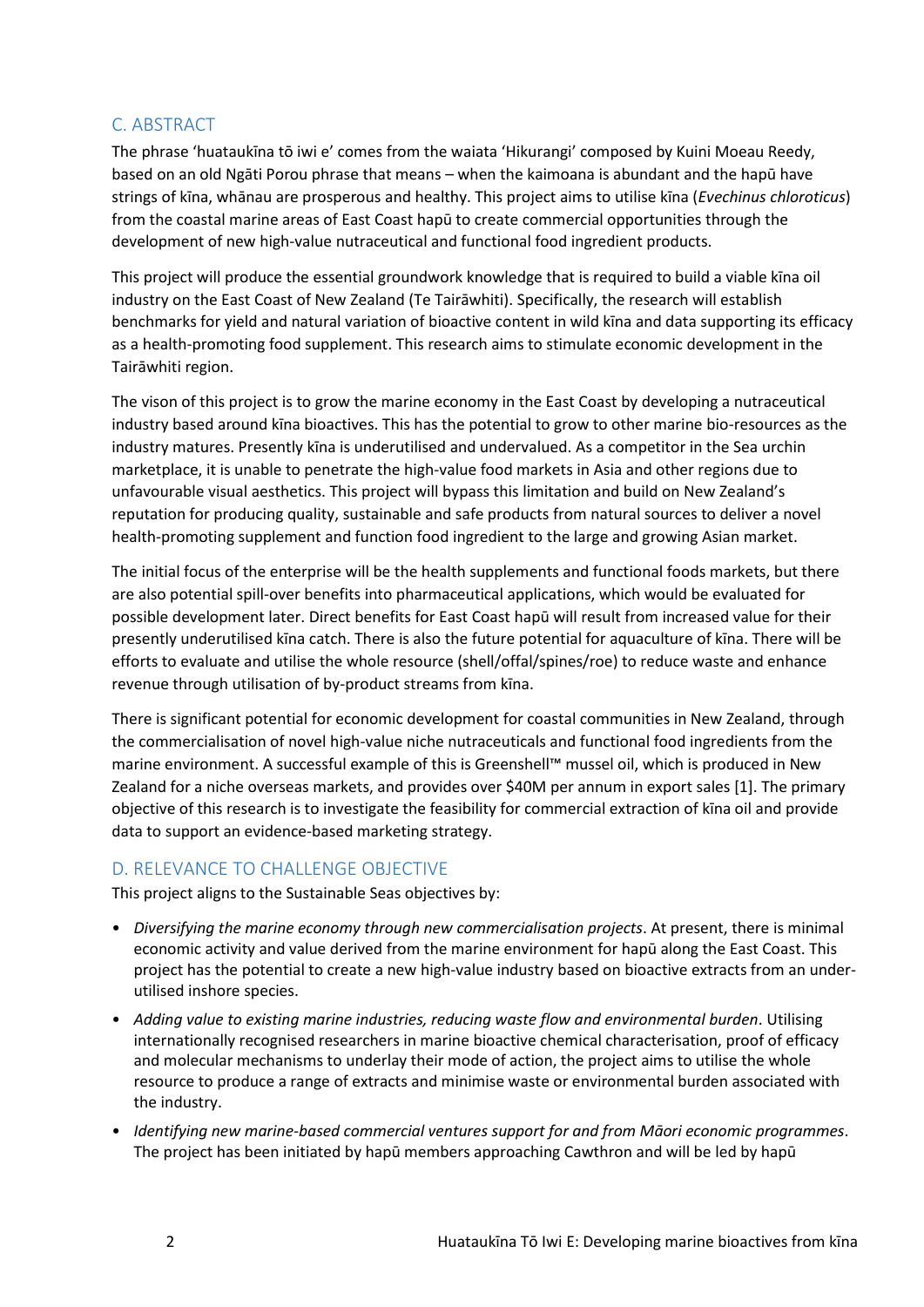representatives to support their aspirations for sustainable economic, cultural, environmental and social development.

## E. INTRODUCTION

Sea urchins are regarded as a delicacy in many countries, particularly in Asia, where their gonads are commonly consumed. Their high economic value as a food product has led to them not being utilised as a bio-resource for nutraceutical products. Therefore, bioactives research on sea urchins has primarily focused on by-products such as shell, spine, and offal [2-11]. New Zealand kīna roe has been unsuccessful as an export to these high-value Asian food markets due to the occurrence of an intermittent bitter taste and variable gonad quality, in particular issues around colour [12]. However, an alternative route to market is to process the kīna bio-resource into nutraceutical products, in particular extracts derived from the lipidrich roe. Compounds contained in sea urchins are potential bioactivities [9, 13-16], but no studies have yet been undertaken on equivalent extracts from New Zealand kīna.

Kīna roe, as well as other species of sea urchins, are lipid-rich and contain unique marine bioactives. Some of these have shown promise in promoting human health, although their effects have not yet been fully investigated [9, 13, 14]. Sea urchins contain a number of health-promoting bioactives, including echinochrome A (Ech A), echinenone, furan fatty acids (F-acids), vitamin B12, branched chained fatty acids (BC-FA), long-chain omega-3 polyunsaturated fatty acids (LC n-3 PUFA) and non-methylene interrupted fatty acids (NMI-FA). Echinochrome A has antioxidant, antimicrobial, anti-inflammatory and chelating properties [15, 16]. Echinenone is the major carotenoid in most sea urchins including kīna [17] and structurally related compounds have shown potential in aiding inflammation, diabetes, obesity and metabolic syndrome [18-23]. Also, Sea urchin have been shown to contain several bioactive including carotenoids and omega 3 FA, NMI-FA, F-acids and BC-FA. Therefore, it seems likely that a bioactiveenriched extract could be produced from the lipid rich roe of kīna, as well as spines and shells, that contains significant health-promoting properties of value to the Asian and local markets.

The kīna fishery is presently under-utilised with around 700-900 t of kīna harvested nationally per year for the last decade, compared with a Total Allowable Commercial Catch (TACC) of 1,147 t [1, 24, 25]. In Te Tairāwhiti region (fishery region SUP 2A) only 18.8 t of kīna was reported as commercial catch from the 80 t TACC available in 2016 [25]. Thus, there is potential to develop a new high-value, sustainable industry for an otherwise low income region with limited economic development opportunities beyond the traditional primary industries. We have estimated (from current knowledge on yield and nutraceutical market) from just the present unutilised catch available from Te Tairāwhiti (60 t), there is \$400,000 p.a. in potential commodity nutraceutical oil available to develop a viable commercial processing plant. The development of a successful kīna nutraceutical industry will increase the value of the resource and create new jobs and increased income for communities with access to the abundant marine resource.

#### F. AIMS

The overarching aim of the project is:

To grow the marine economy of the East Coast by assessing the unique characteristics of kīna extracts and develop a nutraceutical industry based on bioactive extracts from this unique kaimoana.

This will be realised by achieving the following goals (which are all milestones in section N):

a) Establishing mutually beneficial relationships between whānau, hapū, marae and communityowned companies based on the East Coast and researchers based at Cawthron Institute, Massey University, Hokkaido University and Medical Research Institute of New Zealand.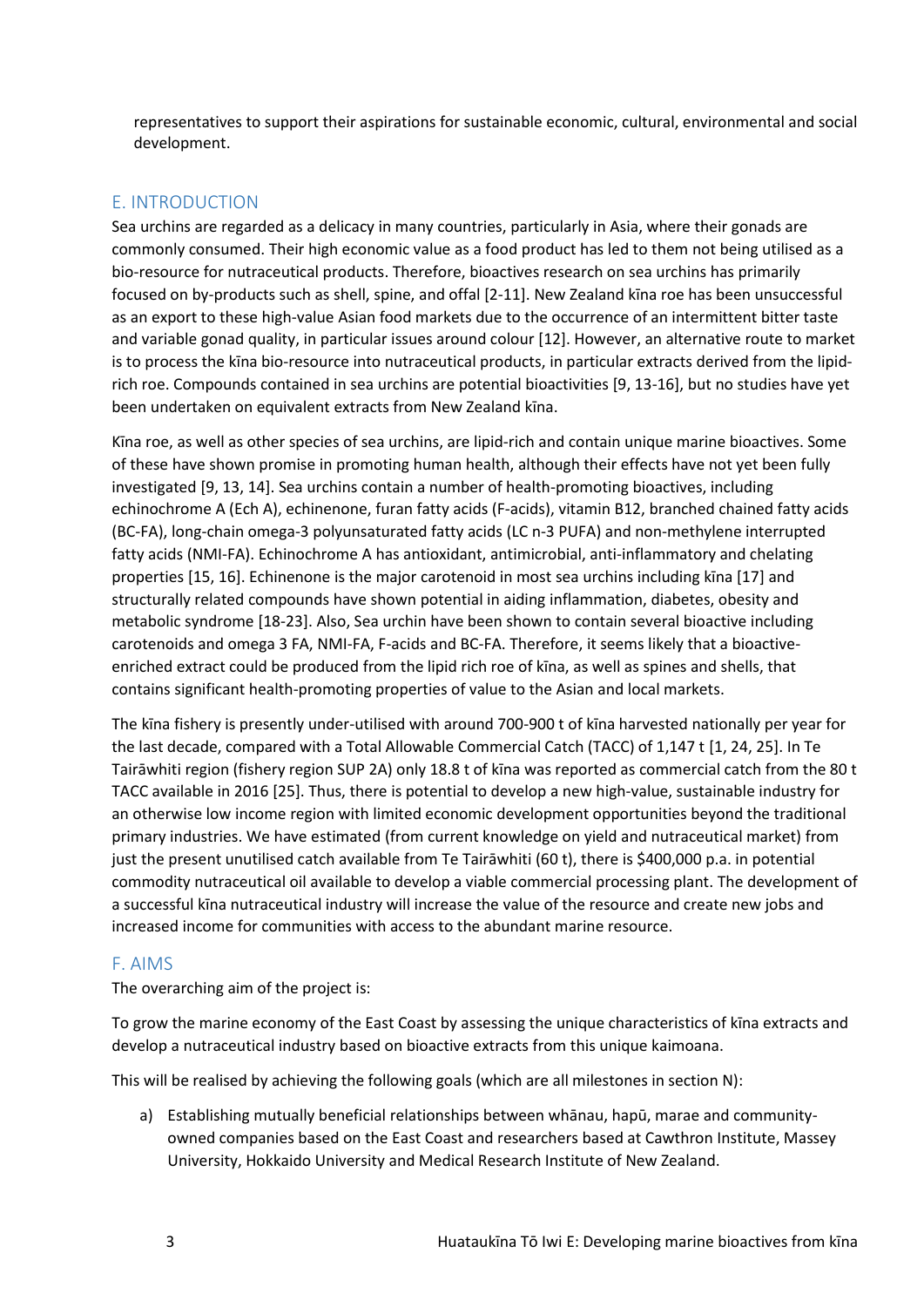- b) Utilising analytical tools and processes to characterise the bioactives that are present in kīna extracts.
- c) Assessing the seasonal abundance and variation of bioactives in wild kīna populations over a series of locations and habitats on the East Coast.
- d) Developing scalable extraction and quality assurance methods.
- e) Verifying the bioactivity of extracts in developed models of efficacy.
- f) Identifying a number of market channels for kīna extracts and developing commercialisation strategies for each of them.

## G. PROPOSED RESEARCH

A measured and structured approach is planned to establish a kīna nutraceutical industry on the East Coast. This will be overseen by a working group led by Pia Pohatu, and will establish a strong working relationship between Cawthron and representatives of hapū collectives, companies and East Coast-based researchers that incorporates iwi values and builds a strong partnership.

#### **PROJECT SCOPING & PLANNING:**

This stage involves establishing the operating principles under which the research project and commercialisation will operate. The Working Group will build on the initial hui already undertaken, in order to share existing science on marine lipids and bioactive extracts, explore the project purpose, key values and tikanga. Key principles are reciprocity, joint responsibility, shared benefit and the protection of intellectual property.

Project planning has to date involved more than 20 local leaders from hapū and research organisations in the participating communities. Schools and tertiary education providers have also expressed a high level of interest in staff and students contributing to the project.

#### **LITERATURE & ORAL TRADITIONS REVIEW**

Working Group members will continue to compile a database of literature and other research (particularly mātauranga contained in oral histories and traditional practices) relevant to the project scope with a focus on the kīna lifecycle, beneficial properties, traditional uses and local knowledge about kīna growth, distribution and harvesting.

## **REGULATORY & TIKANGA COMPLIANCE**

Protocols for accessing kīna samples from hapū marine areas will be developed by the Working Group in conjunction with hapū fishery committees. No other regulatory compliance is anticipated and the volumes required on a quarterly basis will be well below recreational daily limits.

## **CHARACTERISING KĪNA BIOACTIVES, EXTRACTION & ANALYSIS METHODS**

Methods will be developed for quantification of Ech A, echinenone and a series of bioactive fatty acids using solvent extraction and liquid chromatography mass spectroscopy (LC-MS) or gas chromatography (GC)-MS. The concentration of bioactives in samples from wild kīna populations will be determined over a series of locations on the East Coast to determine how habitat, location, age and seasonality influences concentration of the bioactives. Also, the relative concentration of each of the bioactives in the different kīna parts (shell, gonad/roe, and offal) will be determined. This will result in a detailed understanding of the bio-resource to target kīna for optimal extraction of bioactives. Specific bioactive compounds in kīna are:

**Echinochrome A (Ech A):** Ech A is an active component of Histochrome® , a health-promoting natural product promoted for its hemoresorption, retinoprotective, and antioxidant properties [26]. It has also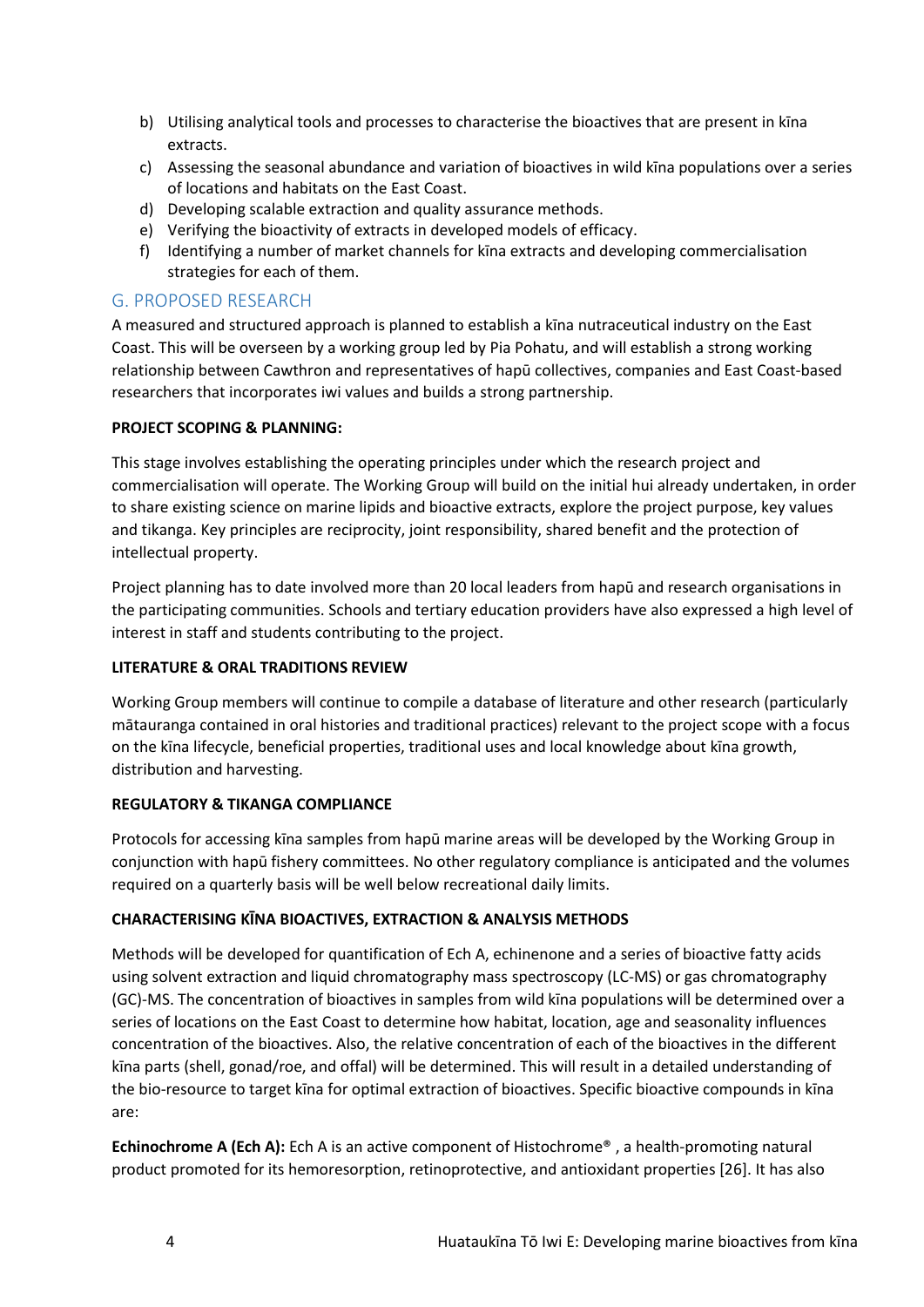been investigated for its application to lung disease [5], exercise capacity [3], mitochondrial function [8, 9], Alzheimer's disease [4], as well as its anti-oxidation properties [27, 28]. Sourced from the shell and spines a method will be developed for quantifying this compound using LC-MS.

**Echinenone:** is a carotenoid that is structurally related to fucoxanthin and astaxanthin which are known to have anti-inflammatory properties [29]. These compounds have shown efficacy for alleviating metabolic syndromes such as diabetes and obesity [18-23] as well as inflammation [30, 31]. We have developed a method to assay a series of different carotenoids (using LC techniques) and shown enhanced echinenone abundance and a possible protective function in two micro-algal species that were experimentally stressed by nitrogen and phosphorous depletion (manuscript in preparation).

**Bioactive fatty acids:** The gonad of the sea urchin, and by implication also that of kīna, synthesises and stores a range of complex and modified FAs [32-34]. Kīna is known to contain moderate amounts of omega-3 FAs (5-12%). Omega-3/bioactive fatty acids have well characterised cardiovascular protective [35] and enhanced mobility effects, including inflammation [36, 37], joint [38, 39] and bone health [40-42]. Sea urchin contain FAs that are not found in commonly produced marine oils. Therefore, kīna oil has potential unique properties compared with its marketplace competitors. In one example, Cawthron researchers have recently identified F-acids in oil from kīna roe (manuscript in preparation). F-acids have been shown to have enhanced anti-inflammatory activity compared with standard fish oil [43-45]. Methods for analysis of these FAs are established or in development at Cawthron.

The project will leverage the specialised chemical analysis capabilities of the Cawthron Institute. This team has proven expertise in the analysis and extraction of novel bioactive compounds from marine sources [46, 47]. Extraction methodologies will be adapted from experience gained through recent programs highlighted below.

- The project leader, Dr Miller, has expertise in bioactive lipids and is an experienced marine extracts researcher, recognised internationally for analysis of marine-derived lipids (>30 peer-reviewed lipid papers, four book chapters, one book). He is the programme leader in a National Science Challenge programme looking at the nutritional value of Greenshell™ mussels (UOAX1421) and has played key roles in two MBIE-funded programmes (Export Marine Products, C11X1307 and Engineered Marine Molecules, FRST CO2X0806). He has demonstrated experience in leading multi-disciplinary research projects involving multiple research and commercial partners.
- Mr Romanazzi, has 15 years expertise in a wide range of small molecule analytics and extraction and is engaged widely with the bioactives industry. He has been key in establishing the state-ofthe-art lipid analysis capabilities at Cawthron and has developed methods for a number of natural products for various NZ companies. He leads a MBIE funded NZ-Japan Strategic International Collaborative Research Programme (SICORP) on the extraction, analytical characterisation and functional evaluation of marine lipids and carotenoids sourced from molluscs and marine algae (CAWX1416).

#### **SHARING KNOWLEDGE**

The sharing of knowledge generated by the project will be key to its ultimate impact in developing a viable kīna extraction industry. This will include;

- Traditional knowledge, blended with current scientific understanding, will form the foundation of shellfish husbandry, extraction and analysis strategies as well as commercialisation strategies. Information and knowledge exchange will occur through a series of hui held throughout the lifetime of the programme.
- Opportunities will be provided for several East Coast stakeholders to intern at Cawthron to gain understanding of the extraction and analysis of kīna bioactives.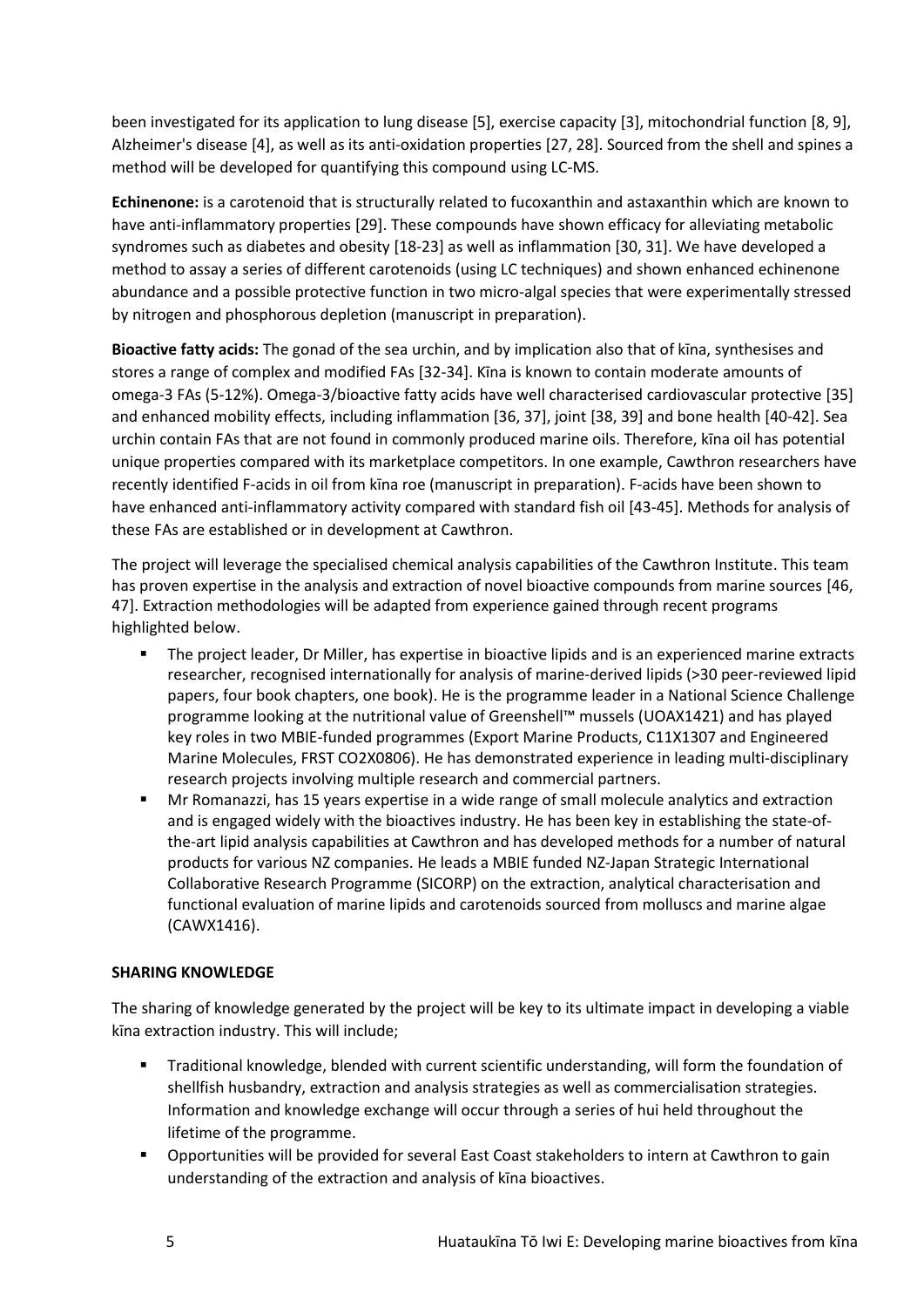- A series of wānanga at Cawthron and in East Coast communities will share knowledge gained and further enhance relationships going forward into commercialisation phases.
- Intellectual property relating to the kina extracts developed during the project will be held by Hikurangi Bioactives Limited Partnership and any participating hapū entities. A detailed IP Agreement will be developed through Milestone 6.1.
- Knowledge of the health-promoting properties of kīna extracts will be communicated to the scientific community through publication of research papers, and to the general public through popular articles and engagement with news media.

#### **UNDERSTANDING THE POTENTIAL OF KĪNA EXTRACTS**

The Cawthron team will develop efficient and scalable bioactive extraction techniques on a gram-scale. They have access to and experience in a range of extraction and concentration techniques including physical rendering, chromatography (flash and preparative), supercritical  $CO<sub>2</sub>$  and solvents, techniques that have proven successful in bioactives from other marine species. A series of distinct bioactive formulations will be produced and their health-promoting bioactivities assessed using *in vitro* models that have been established by the research team's existing research partners. These extracts will include:

- a fraction rich in echinochrome A
- a concentrated fraction of echinenone
- a total lipid extract

Researchers and efficacy models to be used include:

- Prof Kruger & Dr Wolber, Massey University. This research will build on an existing relationship looking at marine extracts and joint inflammation. Kīna extracts will be assessed in *in-vitro* models of inflammation, joint and bone health. Extracts with known concentrations of key active ingredients will be assessed for their effect on the production of inflammatory cytokines by immune cells, and on cellular functions of murine bone and cartilage cell lines. Splenic mononuclear leukocytes will be assessed for basal and leptin-induced production of IL-2, IL-4, TNFα and IFNy. Bone osteoblasts (pre-osteoblast Mc3t3-E1 sub-clone 4) will be assessed for cytotoxicity/proliferation (MTT assay) and osteogenic production of alkaline phosphatase. Bone osteoclasts (RANKL-Induced RAW 264.7) will be assessed for cytotoxicity/proliferation and tartrateresistant acid phosphatase production (TRAP assay). Cartilage chondrocytes (ATDC5) will be assessed for cytotoxicity/proliferation mineralisation, and production of collagen and proteoglycans.
- Prof Hosokawa, Laboratory of Bioresources Chemistry at the Faculty of Fisheries Science of Hokkaido University, Japan. Prof. Hosokawa is one of the pre-eminent biochemists working on marine natural compounds and their bio-functionality [18, 20, 21, 23] and with whom we have an established collaboration through a SICORP programme (CAWX1416). Our intent is to leverage this existing interaction to evaluate kīna extracts in cell culture and whole animal models of diabetes and obesity. Funding for this will be procured outside this program.
- Prof Beasley (Medical Research Institute of NZ MRINZ) will lead a pilot clinical trial to test the safety and efficacy of kīna extracts. Results from the models of efficacy (above) and in consultation with the scientific advisory board will define a mechanism and plausible outcomes prior to the acute clinical trial. The MRINZ team has a track record of managing double-blind randomised controlled clinical trials of natural health products for New Zealand and overseas clients. This trial will guide the direction of future research outside this proposal to ascertain efficacy of kīna extracts.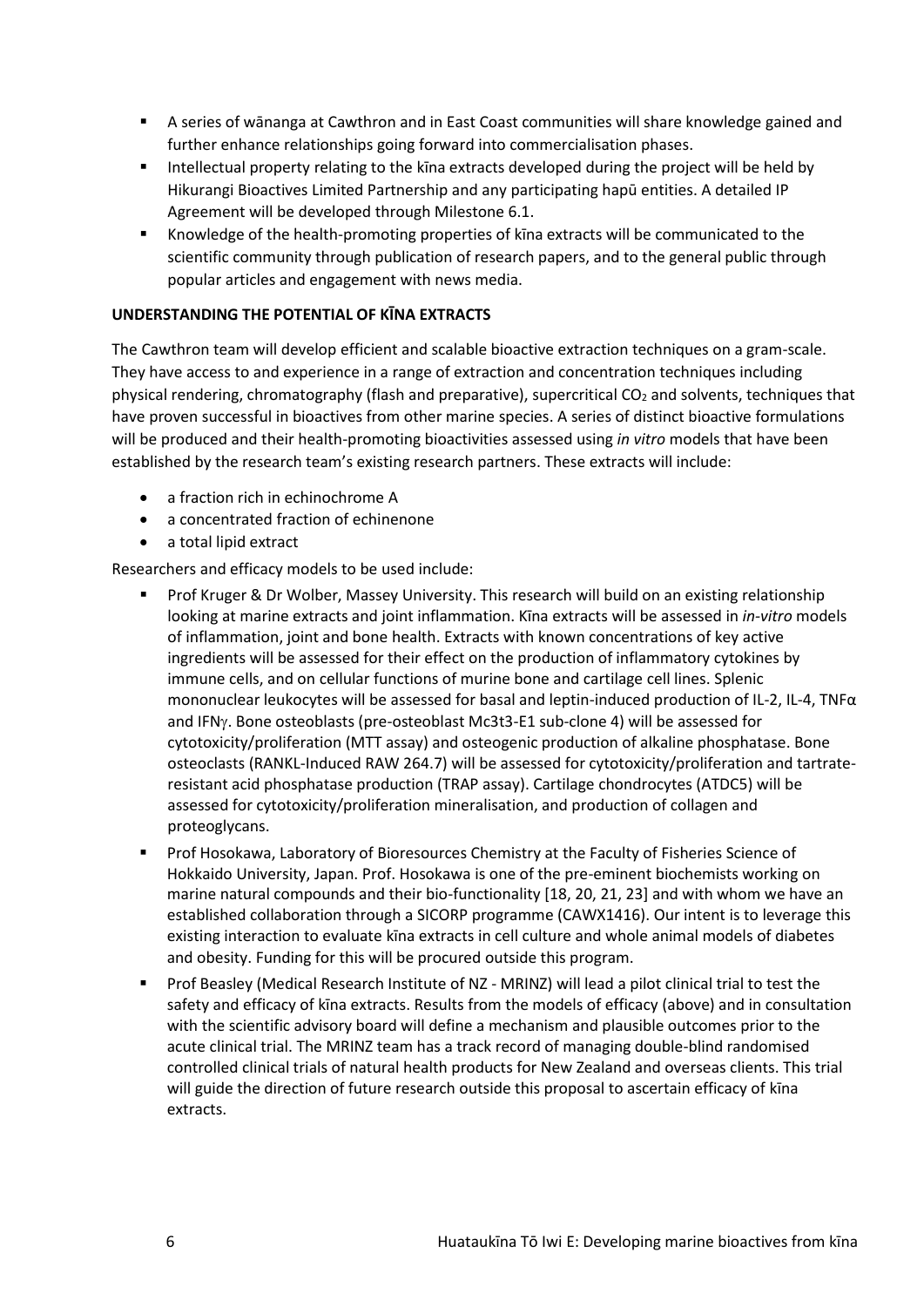#### H. RESEARCH ROLES

| Researcher          | Organisation             | Contribution                                         |
|---------------------|--------------------------|------------------------------------------------------|
| Dr Matt Miller      | Cawthron Institute       | Project leader, analysis of bioactives and           |
|                     |                          | development of scalable extraction technologies.     |
| Donato Romanazzi    | Cawthron Institute       | Analysis of bioactives and will lead the work around |
|                     |                          | the efficacy of the kina extracts through Prof       |
|                     |                          | Hosokawa in Hokkaido University                      |
| Dr Joanne Clapcott  | Cawthron Institute       | <b>Cultural Habitat Assessment</b>                   |
| Pia Pohatu          | Hikurangi Takiwa         | Mātauranga Māori, hapū liaison, Working group        |
|                     | Trust                    | facilitator                                          |
| Agnes Walker        | Hikurangi Takiwa         | Mātauranga Māori, hapū liaison                       |
|                     | Trust                    |                                                      |
| Manu Caddie         | Hikurangi Bioactives     | Commercialisation strategy – market research,        |
|                     | Limited Partnership      | production planning, business planning, pipelines to |
|                     |                          | market, regulatory impact assessment, etc.           |
| Prof Marlena        | <b>Massey University</b> | Lab models for efficacy assessments                  |
| Kruger/Dr Fran      |                          |                                                      |
| Wolber              |                          |                                                      |
| <b>Prof Richard</b> | <b>Medical Research</b>  | Clinical pilot study on a kina extract               |
| <b>Beasley</b>      | Institute of NZ          |                                                      |

## I. LINKAGES AND DEPENDENCIES

This research compliments the NSC Sustainable Sea Challenge across three programmes:

*1. Valuable Seas Programme*

The Valuable Seas Programme is most closely aligned to this project, particularly the themes 2.2.1 "Creating value from a blue economy" and the 2.2.2 "Methods to increase diversification in marine economies". This current project is led by a local Māori community to build a novel blue economy in the East Cape. Its effect will be to better utilise the marine resource in a sustainable way and will facilitate innovation and build new economic activities. This overarching aim of the programme therefore aligns directly with the goals of the NSC, which is stated as "growing the marine economy through increasing the use and realising the value of New Zealand's coastal assets, while maintaining the health of the marine environment". Our understanding is that there is no other research being undertaken within the challenge on kina bioactives. This programme opens up a new area.

## *2. Tangaroa Programme*

The project will develop innovations that enable Māori to participate as partners in marine management and decision making while supporting economic growth. It aligns with the proposed Aim 3 of the Tangaroa programme 'Kaitiakitanga in Practice – He Pou Tokomanawa'. This project will use kaitiaki of local hapū to utilise kīna in a manner consistent with local tikanga and mātauranga Māori, to sustain the resources and in so doing continue to nourish the hapū now and into the future. This current proposed program therefore directly aligns with this the Tangaroa Programme and moreover, will inform it. Further, it will provide improved mechanisms to support the increasingly significant role hapū play in our marine estate. Finally, the programme addresses Aim 3 of the Tangaroa programme by upholding the commitment towards Te Tiriti o Waitangi, mātauranga Māori and effective knowledge exchange.

#### *3. Vision Mātauranga*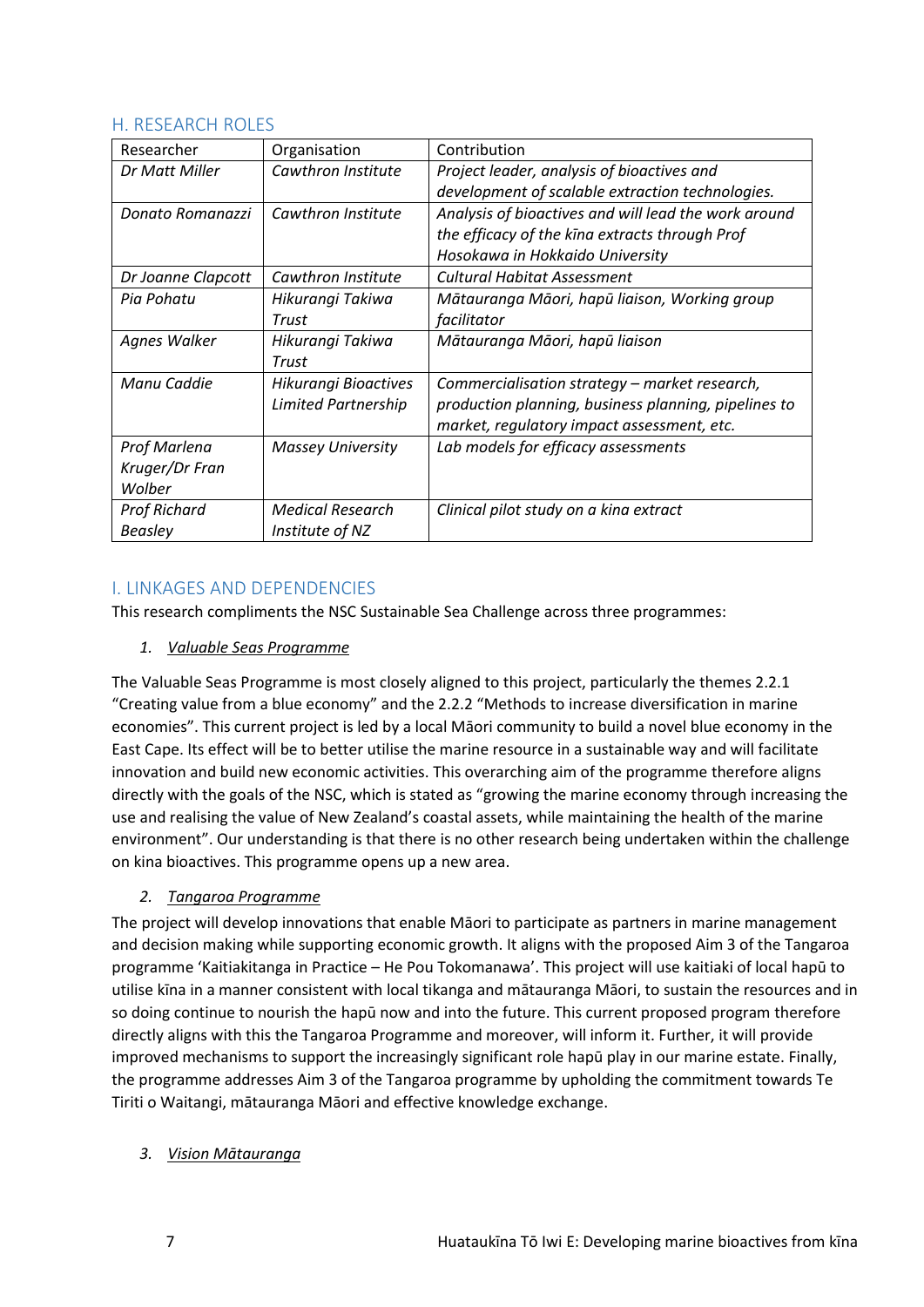This project has direct alignment with the Vision Mātauranga programme of the Sustainable Seas NSC. The strong leadership of hapū and East Coast communities in this programme will allow it to contribute directly to Taiao (achieving environmental sustainability through iwi and hapū relationships with land and sea) and Mātauranga (exploring indigenous knowledge) themes of the Vision Mātauranga programme. With leadership from Hikurangi Takiwā Trust, Te Papa Tipu o Uepohatu Trust, Hikurangi Bioactives Limited Partnership, Hikurangi Enterprises Ltd and other participating hapū entities and customary fishery committees, Cawthron Institute researchers aim to support sustainable economic and environmental outcomes for East Coast communities. These communities have invaluable knowledge and expertise that are incorporated throughout this project, as well as significant and specific interests in project outcomes. This research is designed to incorporate Māori values, principles and knowledge to develop economic opportunities for Māori communities in the Tairāwhiti region. This aligns closely to the core ideals of Vision Mātauranga by involving Māori, industry, resource managers and communities at the heart of the decision making and the knowledge created by the challenge.

#### J. RISK AND MITIGATION

Risks of proposal:

1. *The current catch allowable may be too small to make an economic industry from kīna*: A recent MPI report stated that there is relatively little data that can be used to assess the status of kīna stocks [25], however the East Coast area (SUP 2A) have only been harvesting 20 tonne of the total allowable commercial catch (TACC) of 80 tonne since 2003 (see figure 1).



Table 1 Reported commercial landings and total allowable commercial catch (TACC) for the East Coast region (SUP 2A) taken from [25].

This data suggests that presently this area is commercially underutilised. If successful the kīna extraction enterprise can be expanded to other regions, as sea urchin distribution is nationwide. However, if the enterprise is very successful and we cannot obtain enough kīna to meet the needs of the new industry, kīna aquaculture could be used to sustain the industry. In 2004-2010 there were attempts to aquaculture kīna for the Asian food markets [48, 49]. Issues arose around the product not meeting sensory or colour parameters and therefore the product could not obtain premium prices [12]. This previously developed science could be energised with a new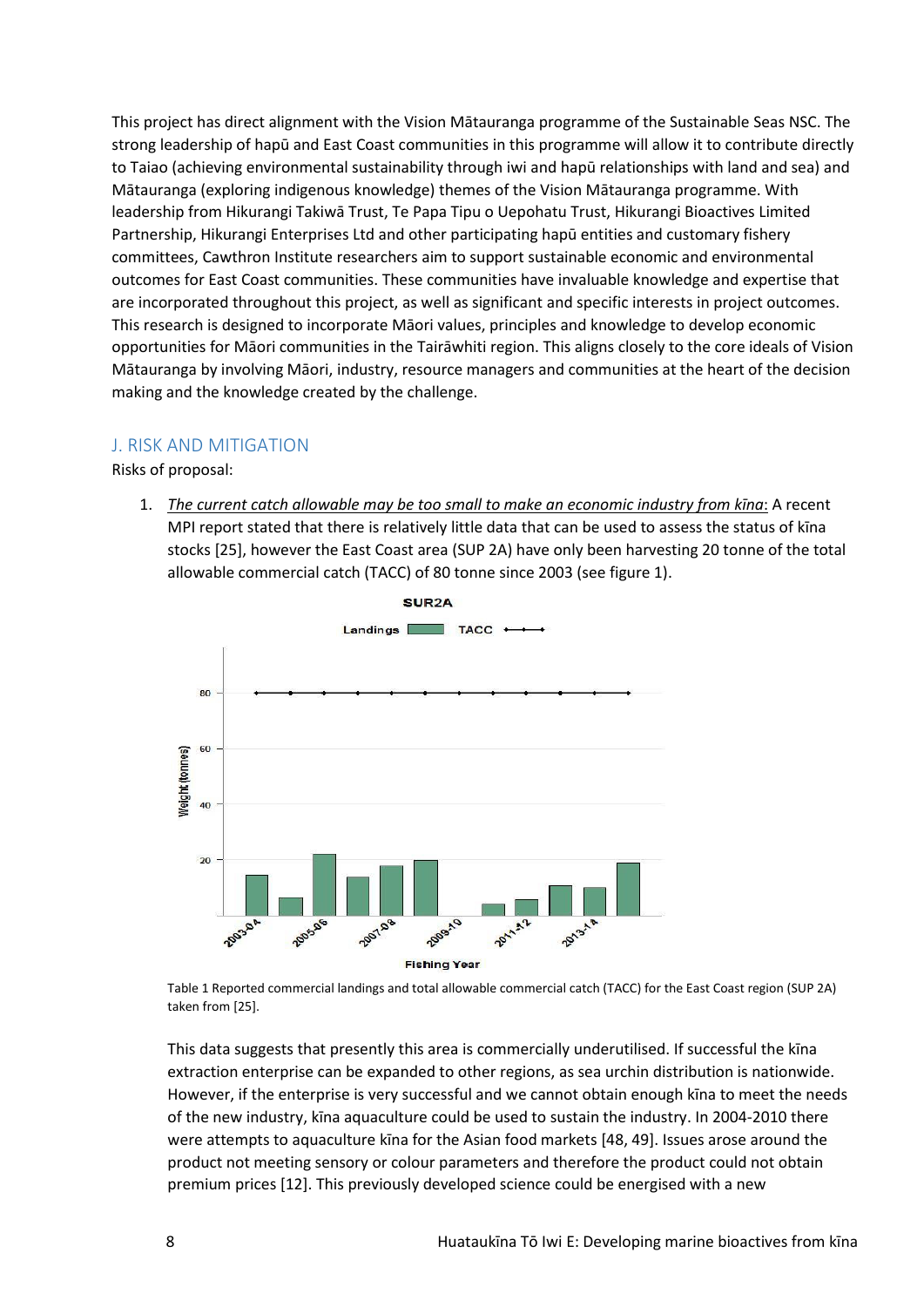nutraceutical market. Economics also depends on the type of extraction process possible for each bioactive, which is a focus of the programme. An initial estimation of \$400,000 p.a. worth of bioactives from the 60 t of kīna available in Te Tairāwhiti. Costs will be offset with local investment in extraction of terrestrial bioactives (see section K).

- 2. *The efficacy data is weak*: This potential issue is partially mitigated through the project plan by examining a series of different extracts in a series of different assays looking at several models of disease, chosen to assess the most likely bioactivities present in the extracts. However, if no activity is detected, additional models will be selected and tested. Experience worldwide is that it is very challenging to prove health benefits for a natural extract in a clinical setting. However, the preferred route to market as a nutraceutical does not require such a high standard of proof. The methods and relationships developed here have wider applicability in that they could be used to assess other marine sources of bioactives including seaweed, other mollusc/bivalves/echinoderms (e.g., sea cucumbers) and fish endemic to the East Coast marine area.
- 3. *Extraction technologies are too expensive for the price of possible bioactives:* We are mitigating this by following other successful models of marine bioactives extracted and commercialised here in New Zealand. The GSM oil industry is the benchmark in terms of extracting value from a marine resource here in New Zealand, possibly the world. However, there are other extracts developed here in NZ that are sourced from the marine environment (paua oil, oyster powders, sea cucumber powers, collagen products, shark powders, shark oils, etc.). Through this project we are attempting to extract value from the whole resource including products from waste streams. We aim for these co-products to support the economics of production.

## K. ALIGNED FUNDING AND CO-FUNDING

The economic marine opportunities will be driven by Hikurangi Bioactives Limited Partnership (HBLP) and its partner companies Hikurangi Enterprises Ltd (a charitable company owned by a local charitable trust) and New Zealand Nutraceuticals Ltd. Both entities support community-led economic development in the East Coast, the region with lowest household income and highest unemployment in the country. HBLP is presently characterising and commercialising terrestrial bioactives including extracts from mānuka, kānuka, other native plants and indigenous fungi. HBLP will facilitate market entry for the kīna extracts by leveraging the distribution chain developed as part of an existing joint venture with HoneyLab. This year three natural health products based on bioactive extracts from terrestrial sources are going to independent clinical trials led by MRINZ. HBLP has established relationships with several multinational pharmaceutical and consumer goods companies, including Procter & Gamble and a Chinese company with 500,000 distributors, to develop a pipeline for terrestrial and marine bioactives. This projects also envisions to utilise the extraction technologies developed in terrestrial bioactives extraction.

HBLP has committed \$20,000 in funding to engage world-leading capability outside the project to evaluate the efficacy of the extracts. Prof. Hosokawa, University of Hokkaido, is a world-leading expert in the evaluation of bioactivity in seafood extracts and has established both whole animal and cell culture models of metabolic syndrome and diabetes which will be used to evaluate the bioactivity of the kīna extracts. We will leverage an established collaborative relationship between Prof Hosokawa and Mr Romanazzi developed through an existing SICORP programme.

In addition to cash co-funding, we have in-kind contribution to the project by the various East Coast hapū and other entities, comprising over 1,000 hours in volunteer and paid staff time contributing to the project.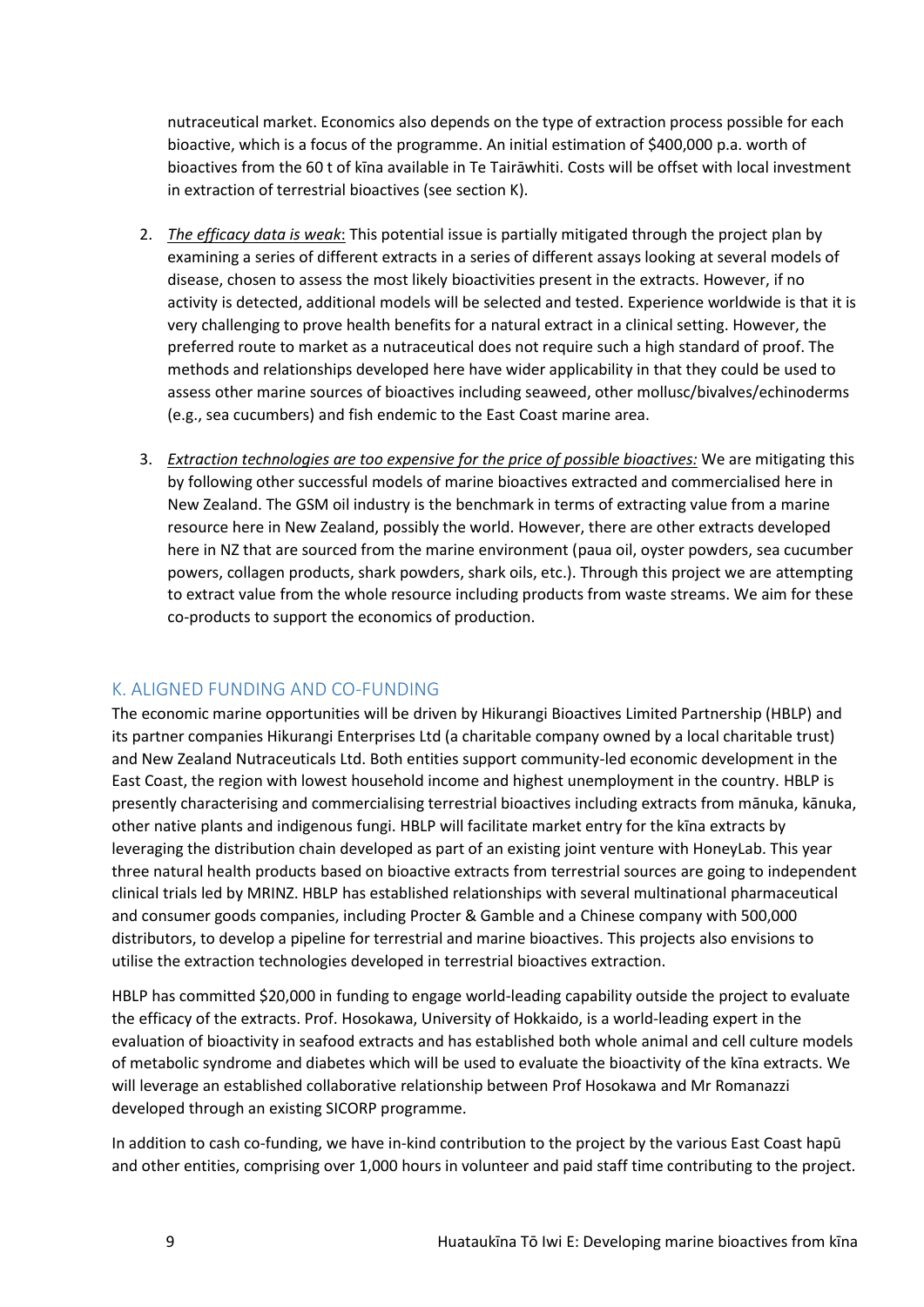Cawthron researchers lead a number of additional programmes that provide a large body of supporting knowledge and expertise from which this proposed programme will leverage, including;

- NZ Japan Strategic International Collaborative Research Programme (SICORP) on "Functional Foods" - Extraction, analytical characterization and functionality evaluation of marine lipids and carotenoids sourced from molluscs and marine algae (CAWX1416). This multidisciplinary programme is a collaboration between Japanese researchers including Prof Hosokawa and Cawthron Institute that investigates the health benefits of a variety of marine organism's primarily Greenshell™ mussels and algae. No kīna extracts are included in this programme.
- High value nutrition programme "Musseling up: high-value Greenshell™ mussel foods" (UOAX1421) – Led by Dr Miller, this programme aims to enhance the value of Greenshell™ mussels by characterising their bioactive properties relating to enhancing mobility.
- Healthy food ingredients and subsequent programmes (CAWX1318) The project aim is to develop bioactives with substantiated health benefits, derived from micro-algae and Greenshell™ mussels as anti/hypo-allergic or anti-inflammatory food ingredients.
- Vision Matauranga Capability Fund This programme, led by Dr Clapcott, involves a partnership between the Hikurangi Takiwā Trust and the Cawthron Institute to identify and communicate mātauranga with the aim of building the resource capacity around environmental management. Dr Clapcott is developing an in-depth perspective of a Māori organisation, iwi and hapū values including mahinga kai (food gathering places), mahi māra (cultivation), wai tapu (sacred waters) and āu putea (economic or commercial development).

# L. VISION MĀTAURANGA (VM)

This project originated and driven by East Coast Māori with Cawthron Institute support. The proposal addresses both economic development and improving health outcomes. This region has the lowest household income and highest unemployment in the country which has led to some very poor health statistics, including the highest avoidable death rate in the country [50] . The proposal's primary aim, to grow the indigenous marine economy on the East Coast, will directly benefit Māori communities. The working group of hapū and East Coast communities will ensure it contributes directly to Vision Mātauranga themes of *Taiao* (achieving environmental sustainability through iwi and hapū relationships with land and sea) and *Mātauranga* (exploring indigenous knowledge). Project partners on the East Coast already include Hikurangi Takiwā Trust, Te Papa Tipu o Uepohatu Trust, Hikurangi Bioactives Limited Partnership and Hikurangi Enterprises Ltd, who will ensure the research is designed to incorporate Tikanga and Mātauranga Māori on kīna into economic opportunities. The project also indirectly contributes to Hauora/Oranga (improving health and social wellbeing) as it focuses on disorders where Maori are over-represented (e.g. type-2 diabetes) [51]. Finally, it directly contributes to Indigenous Innovation (contributing to economic growth through distinctive R&D) by creating a unique product from Māori knowledge.

A series of hui involving kaumatua, customary fisheries committees, and recreational divers will be conducted to explore mātauranga related to kīna in the rohe of participating hapū. The focus is on sustainability and governance of the kīna resource. Traditional fermentation, storage and other uses of kīna may provide key information on husbandry, sustainable development, extraction and/or marketing of bioactive extracts and related products. The Working Group aims to actively recruit knowledge holders and leaders who can assist to the success of the project.

## M. CONSENTS AND APPROVAL

The Working Group is closely aligned with hapū fishery committees throughout the region who have indicated support for the project and part of their participation would be contributing kīna from their rohe to the project. The amount of kīna needed for this early discovery stage would be minimal (dozens per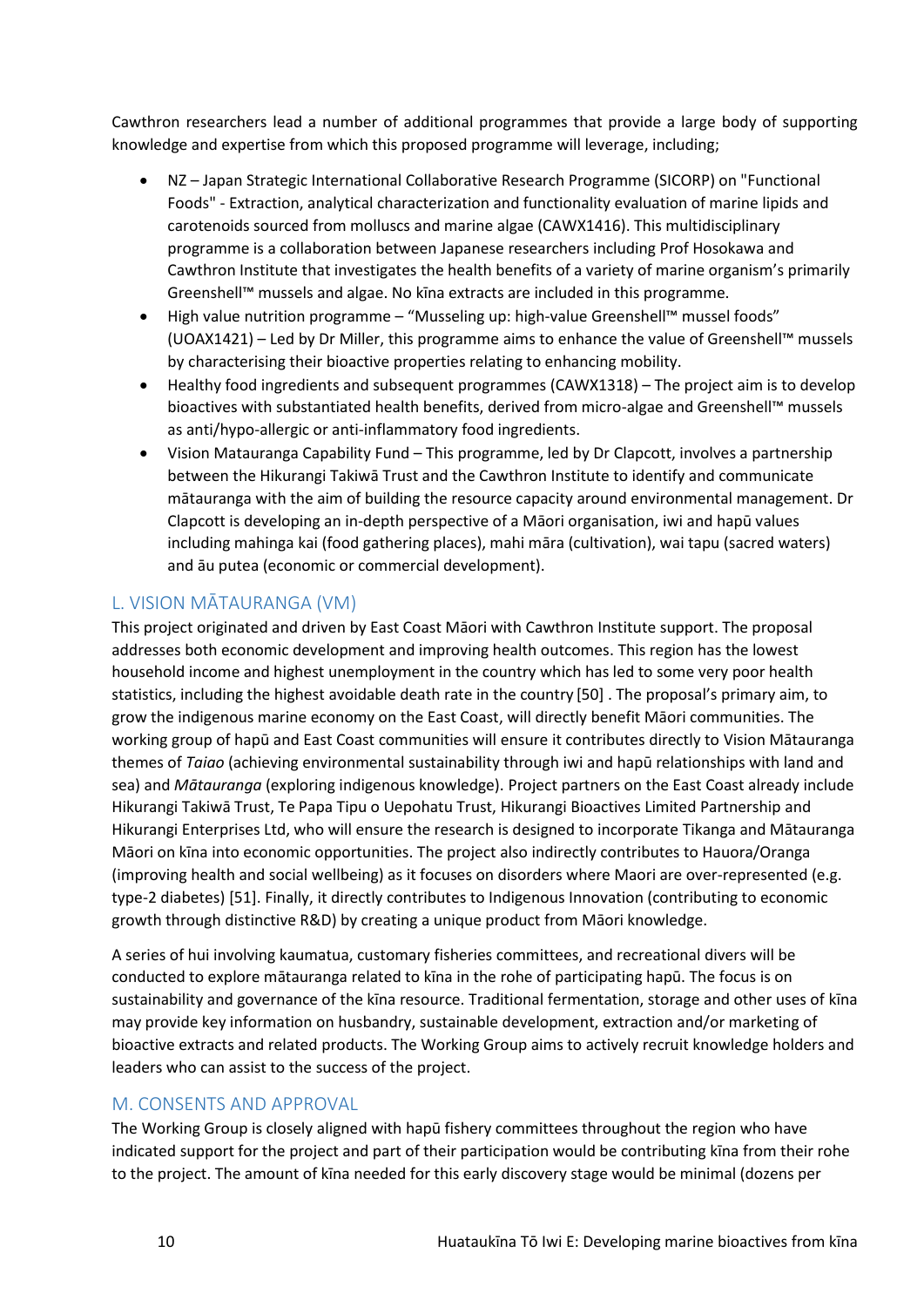season). This number of kīna required would easily fall under 4c of Cawthron Special Permit 507/4. This consent allows for research and education activities undertaken at Halifax St Nelson premises for aquatic life less than 30 kg or 200 individuals, but our preference is to work with hapū groups to provide the samples for extraction and analysis.

In the first six months, a series of hui will be held to share project kaupapa and invite more hapū to participate. This will build on the initial hui in Jan/Feb 2017 to establish support from key individuals and groups. Through the Working Group, the project will keep abreast of legislation based on the 2008 Nga Hapu o Ngati Porou Foreshore and Seabed Deed of Agreement. This opportunity appears to align well with the intentions of the legislation as hapū are closely involved and will have some ownership and eventual benefit from the work proposed.

The involvement of Dr Clapcott on the team is to further strengthen relationships, lead the cultural habitat assessment and oversee the Cawthron researchers to protect and enhance cultural and ecological values throughout the project.

Any future development of the industry will require local authority consents but the requirements of the development and nature of consents will be subject to the science and commercialisation work to be undertaken during this two-year project.

## N. REFERENCES

- 1. Aquaculture NZ, *Mussel Export Stats*. 2016.
- 2. Shavandi, A., V. Wilton, and A. Bekhit, *Synthesis of macro and micro porous hydroxyapatite (HA) structure from waste kina (Evechinus chloroticus) shells.* Journal of the Taiwan Institute of Chemical Engineers, 2016. **65**: p. 437-443.
- 3. Seo, D.Y., et al., *Echinochrome A Improves Exercise Capacity during Short-Term Endurance Training in Rats.* Marine Drugs, 2015. **13**(9): p. 5722-5731.
- 4. Lee, S.R., et al., *Acetylcholinesterase Inhibitory Activity of Pigment Echinochrome A from Sea Urchin Scaphechinus mirabilis.* Marine Drugs, 2014. **12**(6): p. 3560-3573.
- 5. Lebed'ko, O.A., B.Y. Ryzhavskii, and O.V. Demidova, *Effect of Antioxidant Echinochrome A on Bleomycin-Induced Pulmonary Fibrosis.* Bulletin of Experimental Biology and Medicine, 2015. **159**(3): p. 351-354.
- 6. Kim, H.K., et al., *Echinochrome A regulates phosphorylation of phospholamban Ser16 and Thr17 suppressing cardiac SERCA2A Ca2+ reuptake.* Pflugers Archiv-European Journal of Physiology, 2015. **467**(10): p. 2151-2163.
- 7. Jeong, S.H., et al., *Echinochrome A Protects Mitochondrial Function in Cardiomyocytes against Cardiotoxic Drugs.* Marine Drugs, 2014. **12**(5): p. 2922-2936.
- 8. Jeong, S.H., et al., *Echinochrome A Increases Mitochondrial Mass and Function by Modulating Mitochondrial Biogenesis Regulatory Genes.* Marine Drugs, 2014. **12**(8): p. 4602-4615.
- 9. Jeong, S.H., et al., *Echinochrome A Protects Mitochondrial Function in Cardiomyocytes against Cardiotoxic Drugs.* Marine Drugs, 2014. **12**(5): p. 2922-2936.
- 10. Itoh, T., et al., *Inhibitory Effects of Echinochrome A, Isolated from Shell of the Sea Urchin Anthocidaris crassispina, on Antigen-Stimulated Degranulation in Rat Basophilic Leukemia RBL-2H3 Cells through Suppression of Lyn Activation.* Natural Product Communications, 2016. **11**(9): p. 1303- 1306.
- 11. Berdyshev, D.V., V.P. Glazunov, and V.L. Novikov, *7-Ethyl-2,3,5,6,8-pentahydroxy-1,4 naphthoquinone (echinochrome A): a DFT study of the antioxidant mechanism. 1. Interaction of echinochrome A with hydroperoxyl radical.* Russian Chemical Bulletin, 2007. **56**(3): p. 413-429.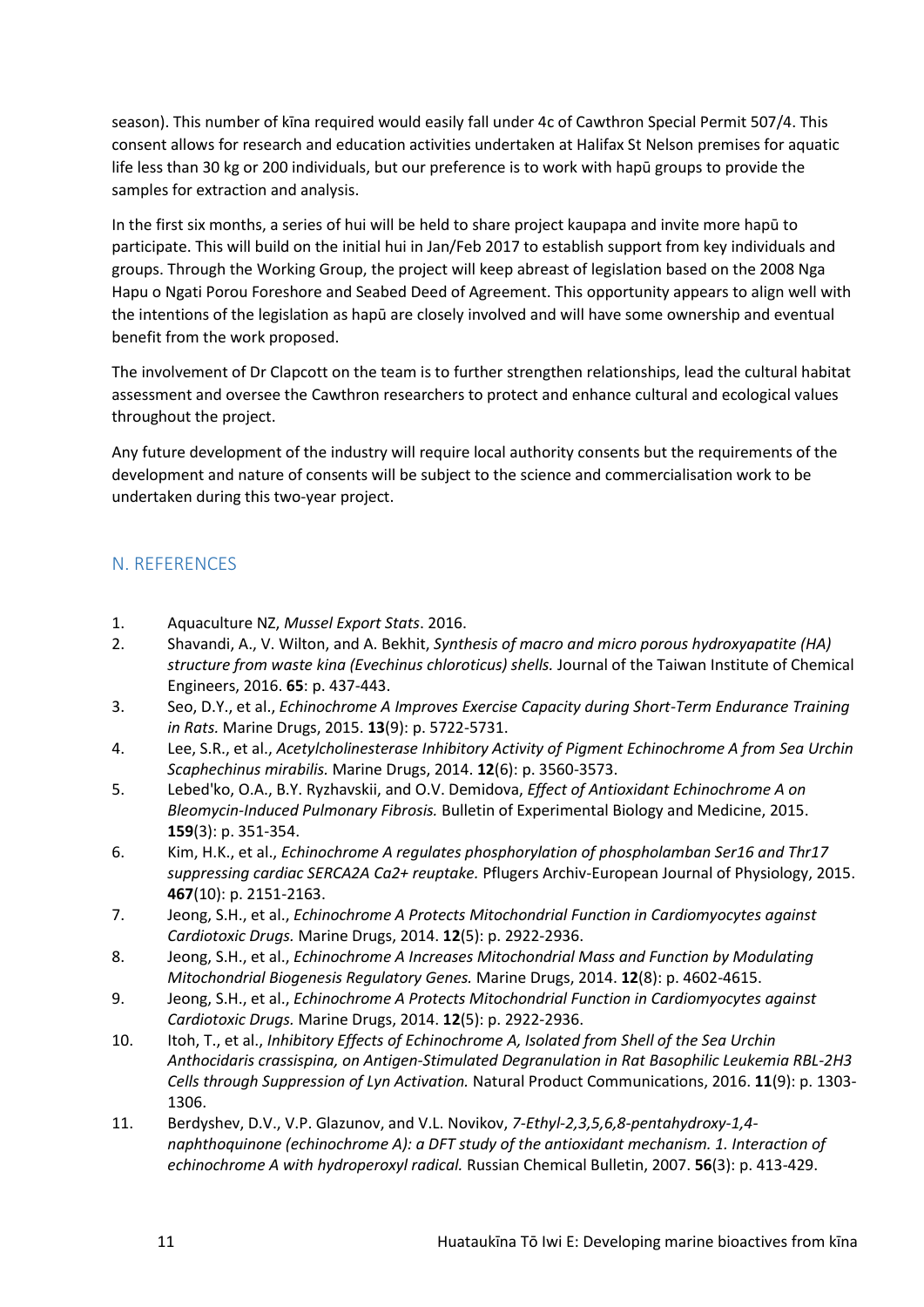- 12. P.E., M., S. R., and A. O., *Failure of kina fishery leaves bitter taste.* Seafood New Zealand 1994. **2**: p. 35–36. .
- 13. Nakagawa, H., C. Yamaguchi, and H. Hayashi, *Biologically active substances from sea urchins.* Journal of Natural Toxins, 1997. **6**(2): p. 193-202.
- 14. Kuznetsova, T.A., et al., *Effect of Biologically Active Substances Derived from Hydrobionts of the Pacific Ocean on Parameters of Lipid Metabolism during Experimental Hypercholesterolemia.* Bulletin of Experimental Biology and Medicine, 2014. **158**(2): p. 188-191.
- 15. Petrova, S.A., O.S. Ksenzhek, and M.V. Kolodyazhny, *REDOX PROPERTIES OF ECHINOCHROME-A.* Journal of Electroanalytical Chemistry, 1995. **384**(1-2): p. 131-137.
- 16. Lebedev, A.V., et al., *Antioxidant properties, autooxidation, and mutagenic activity of echinochrome A compared with its etherified derivative.* Biochemistry-Moscow, 2001. **66**(8): p. 885- 893.
- 17. Garama, D., P. Bremer, and A. Carne, *Extraction and analysis of carotenoids from the New Zealand sea urchin Evechinus chloroticus gonads.* Acta Biochimica Polonica, 2012. **59**(1): p. 83-85.
- 18. Beppu, F., et al., *Effects of dietary fucoxanthin on cholesterol metabolism in diabetic/obese KK-A(y) mice.* Lipids in Health and Disease, 2012. **11**.
- 19. Beppu, F., et al., *Down-Regulation of Hepatic Stearoyl-CoA Desaturase-1 Expression by Fucoxanthin via Leptin Signaling in Diabetic/Obese KK-A (y) Mice.* Lipids, 2013. **48**(5): p. 449-455.
- 20. Maeda, H., et al., *Anti-obesity and anti-diabetic effects of fucoxanthin on diet-induced obesity conditions in a murine model.* Molecular Medicine Reports, 2009. **2**(6): p. 897-902.
- 21. Maeda, H., et al., *Fucoxanthinol, Metabolite of Fucoxanthin, Improves Obesity-Induced Inflammation in Adipocyte Cells.* Marine Drugs, 2015. **13**(8): p. 4799-4813.
- 22. Miyashita, K. and M. Hosokawa, *Carotenoids as a Nutraceutical Therapy for Visceral Obesity*. Nutrition in the Prevention and Treatment of Abdominal Obesity, ed. R.R. Watson. 2014. 329-340.
- 23. Miyashita, K., S. Nishikawa, and M. Hosokawa, *Therapeutic Effect of Fucoxanthin on Metabolic Syndrome and Type 2 Diabetes.* Nutritional and Therapeutic Interventions for Diabetes and Metabolic Syndrome, 2012: p. 367-379.
- 24. Miller, S.L. and E.R. Abraham, *Characterisation of New Zealand kina fisheries.*, in *New Zealand Fisheries Assessment Report 2011/7.* 2011.
- 25. Industries, M.f.P., *Fisheries Assessment Plenary May 2016: Stock Assessments and Stock Status. Kina (SUR)*. 2016.
- 26. Egorov, E.A., et al., *Histochrome, a new antioxidant, in the treatment of ocular diseases.* Vestn Oftalmol. , 1999. **2**: p. 34-5.
- 27. Pozharitskaya, O.N., et al., *Evaluation of Free Radical-Scavenging Activity of Sea Urchin Pigments Using HPTLC with Post-Chromatographic Derivatization.* Chromatographia, 2013. **76**(19-20): p. 1353-1358.
- 28. Utkina, N.K. and N.D. Pokhilo, *Free Radical Scavenging Activities of Naturally Occurring and Synthetic Analogues of Sea Urchin Naphthazarin Pigments.* Natural Product Communications, 2012. **7**(7): p. 901-904.
- 29. D'Orazio, N., et al., *Marine Bioactives: Pharmacological Properties and Potential Applications against Inflammatory Diseases.* Marine Drugs, 2012. **10**(4): p. 812-833.
- 30. Paliwal, C., et al., *Microalgal carotenoids: Potential nutraceutical compounds with chemotaxonomic importance.* Algal Research-Biomass Biofuels and Bioproducts, 2016. **15**: p. 24-31.
- 31. Kusama, Y., et al., *Zeaxanthin and Echinenone Protect the Repair of Photosystem II from Inhibition by Singlet Oxygen in Synechocystis sp PCC 6803.* Plant and Cell Physiology, 2015. **56**(5): p. 906-916.
- 32. Hughes, A.D., et al., *The dual functions of sea urchin gonads are reflected in the temporal variations of their biochemistry.* Marine Biology, 2006. **148**(4): p. 789-798.
- 33. Kelly, J.R., et al., *Fatty acid profiles in the gonads of the sea urchin Strongylocentrotus droebachiensis on natural algal diets.* Marine Ecology Progress Series, 2008. **373**: p. 1-9.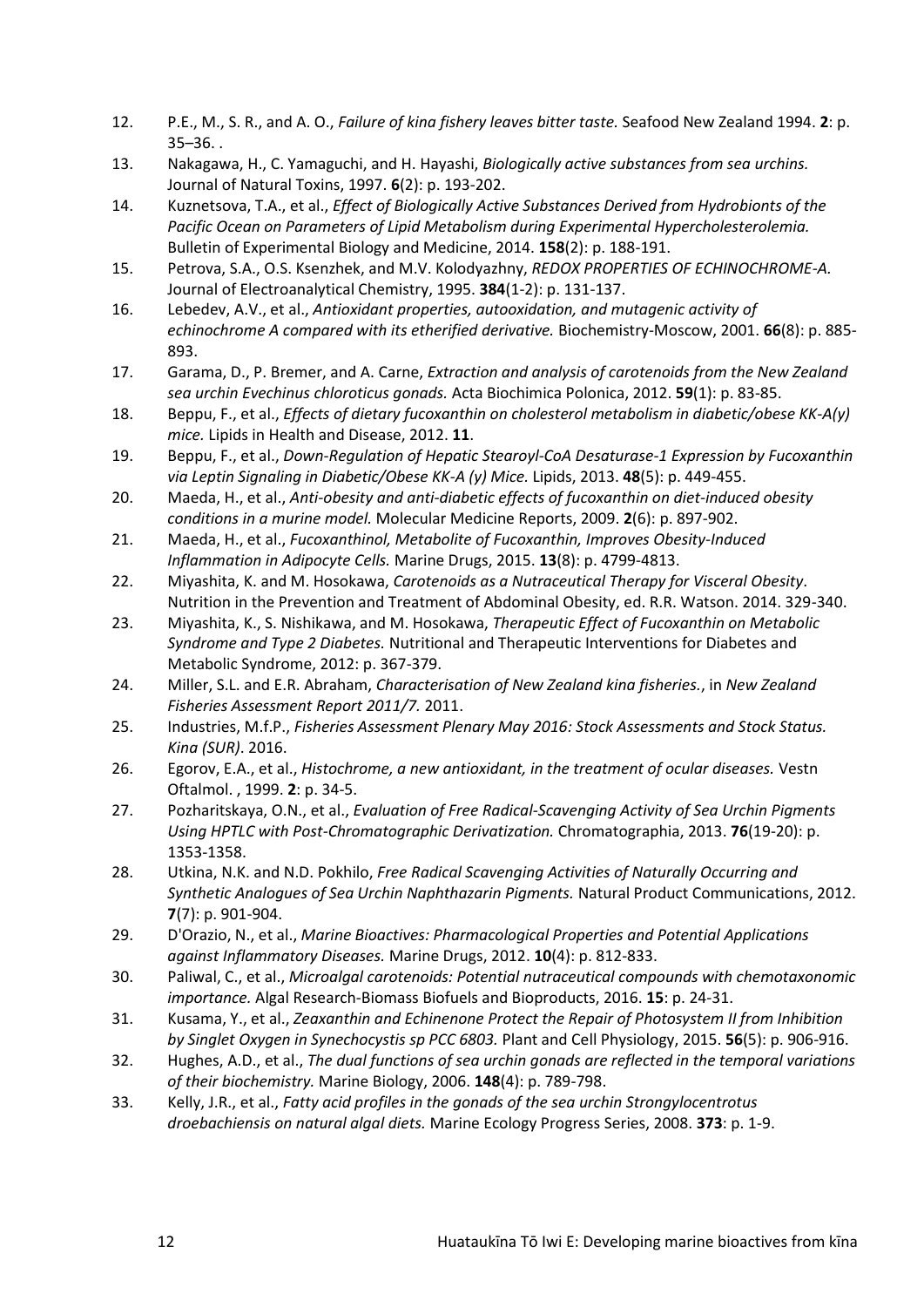- 34. Carboni, S., et al., *Fatty acid profiles during gametogenesis in sea urchin (Paracentrotus lividus): Effects of dietary inputs on gonad, egg and embryo profiles.* Comparative Biochemistry and Physiology Part A: Molecular & Integrative Physiology, 2013. **164**(2): p. 376-382.
- 35. Alexander, D.D., et al., *A Meta-Analysis of Randomized Controlled Trials and Prospective Cohort Studies of Eicosapentaenoic and Docosahexaenoic Long-Chain Omega-3 Fatty Acids and Coronary Heart Disease Risk.* Mayo Clinic Proceedings. **92**(1): p. 15-29.
- 36. Adam, O., et al., *Anti-inflammatory effects of a low arachidonic acid diet and fish oil in patients with rheumatoid arthritis.* Rheumatology International, 2003. **23**(1): p. 27-36.
- 37. Calder, P.C., *n-3 polyunsaturated fatty acids, inflammation, and inflammatory diseases.* American Journal of Clinical Nutrition, 2006. **83**(6): p. 1505S-1519S.
- 38. Wu, C.-L., et al., *Dietary fatty acid content regulates wound repair and the pathogenesis of osteoarthritis following joint injury.* Annals of the Rheumatic Diseases, 2014.
- 39. Wang, X., et al., *Metabolic triggered inflammation in osteoarthritis.* Osteoarthritis and Cartilage, 2015. **23**(1): p. 22-30.
- 40. Kasonga, A.E., et al., *Arachidonic Acid and Docosahexaenoic Acid Suppress Osteoclast Formation and Activity in Human CD14+Monocytes, In vitro.* Plos One, 2015. **10**(4).
- 41. Rahman, M., A. Bhattacharya, and G. Fernandes, *Docosahexaenoic acid is more potent inhibitor of osteoclast differentiation in RAW 264.7 cells than eicosapentaenoic acid.* Journal of Cellular Physiology, 2008. **214**(1): p. 201-209.
- 42. Boeyens, J.C.A., et al., *Effects of omega 3-and omega 6-Polyunsaturated Fatty Acids on RANKL-Induced Osteoclast Differentiation of RAW264.7 Cells: A Comparative in Vitro Study.* Nutrients, 2014. **6**(7): p. 2584-2601.
- 43. Wakimoto, T., et al., *Furan fatty acid as an anti-inflammatory component from the green-lipped mussel Perna canaliculus.* Proceedings of the National Academy of Sciences of the United States of America, 2011. **108**(42): p. 17533-17537.
- 44. Spiteller, G., *Furan fatty acids: Occurrence, synthesis, and reactions. Are furan fatty acids responsible for the card ioprotective effects of a fish diet?* Lipids, 2005. **40**(8): p. 755-771.
- 45. Teixeira, A., R.C. Cox, and M.R. Egmond, *Furan fatty acids efficiently rescue brain cells from cell death induced by oxidative stress.* Food & Function, 2013. **4**(8): p. 1209-1215.
- 46. Kindleysides, S., S.Y. Quek, and M.R. Miller, *Inhibition of fish oil oxidation and the radical scavenging activity of New Zealand seaweed extracts.* Food Chemistry, 2012. **133**(4): p. 1624-1631.
- 47. Miller, M.R., L. Pearce, and B.I. Bettjeman, *Detailed distribution of lipids in Greenshell mussel (Perna canaliculus).* Nutrients, 2014. **6**(4): p. 1454-74.
- 48. James, P.J., *A comparison of roe enhancement of the sea urchin Evechinus chloroticus in sea-based and land-based cages.* Aquaculture, 2006. **253**(1-4): p. 290-300.
- 49. Phillips, K., et al., *Effect of manufactured diets on the yield, biochemical composition and sensory quality of Evechinus chloroticus sea urchin gonads.* Aquaculture, 2010. **308**(1-2): p. 49-59.
- 50. Tan, L., *Ngati Porou Hauora Health Dashboard*. 2016: Commissioned by Ngāti Porou Hauora,.
- 51. Minstry of Health NZ. *Diabetes*. 2016; Available from[: http://www.health.govt.nz/our](http://www.health.govt.nz/our-work/populations/maori-health/tatau-kahukura-maori-health-statistics/nga-mana-hauora-tutohu-health-status-indicators/diabetes)[work/populations/maori-health/tatau-kahukura-maori-health-statistics/nga-mana-hauora-tutohu](http://www.health.govt.nz/our-work/populations/maori-health/tatau-kahukura-maori-health-statistics/nga-mana-hauora-tutohu-health-status-indicators/diabetes)[health-status-indicators/diabetes.](http://www.health.govt.nz/our-work/populations/maori-health/tatau-kahukura-maori-health-statistics/nga-mana-hauora-tutohu-health-status-indicators/diabetes)

## QUESTIONS RAISED BY REVIEW

## Add a more comprehensive analysis, at an early stage of the project, of kīna availability and potential revenue.

Led by Manu Caddie, the team will develop a business case early in the programme to support this community-led economic development in Te Tairāwhiti. Alternate scenarios will be modelled based on various extract and/or product developments. Using available MPI catch data, in particular, looking at the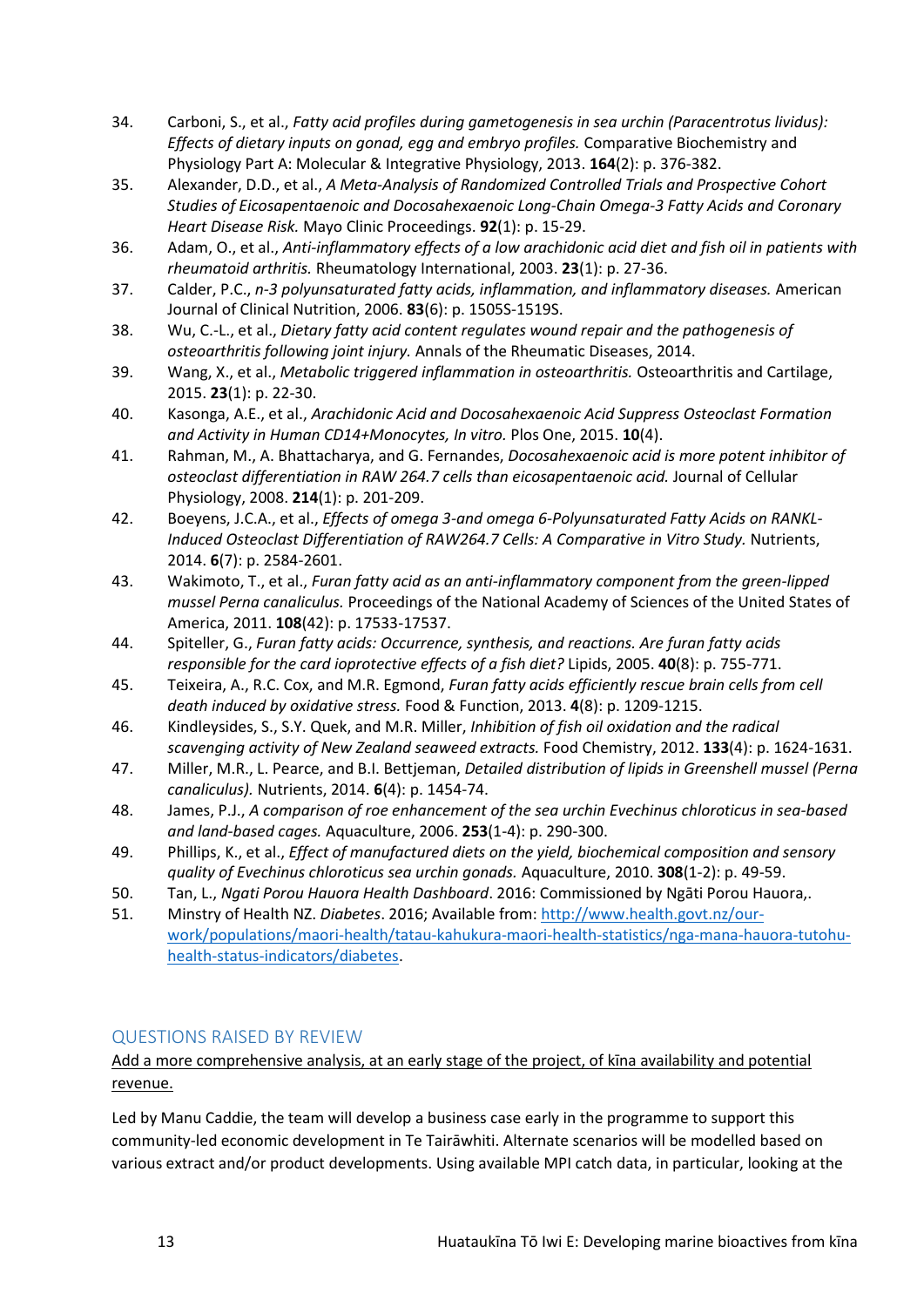low commercial catch, we will aim to predict quantities of biomass that would support a kīna extract industry with respect to ecological sustainability and customary catch. Presently the data demonstrates a commercial take that is consistently well below the quota allocated. However, we believe the customary and recreational catch numbers are underreported. Through our meetings with hapū and communities we aim to ascertain the true kina availability and work this data into the economic models developed.

#### Clarify if there could be a potential issue regarding the commercial development of kīna in an area of customary harvest.

We aim and have budgeted to work closely with local hapū around commercial development of kīna in an area of customary harvest. This is an issue that we will discuss in-depth with hapū during the first six months to work through various scenarios. We aim to get a good handle on what the customary and recreational takes are at present to explore options for managing the wild stock sustainably and/or developing land-based aquaculture options. Presently we are focusing on the underutilised commercial catch quota in the area, however we acknowledge and are aware that we do not want to reduce or effect customary harvest in any way. Significant budget has been allotted for community engagement around this issue. This project in total will take very small amounts of kīna to develop the bioactive portfolio (<100 kg of the 80 tonne commercially available). If the project is successful, Stage 2 of the project (outside this present application) will require larger amounts of kīna. This fact will inform future scenario discussion with hapū.

## Clarify the low amounts of time committed to the project particularly the chemistry and ecological/sustainability aspects of the project.

Sufficient time has been allotted to facilitate the development of the required analytical and preparative methods at Cawthron (\$22K) and we will leverage off existing platforms we have developed for bio-actives in other matrices (mussel, paua etc.). This will reduce cost in the development of these new methods for kīna.

A base understanding of the cultural and ecological sustainability of the project for future commercial production will be initially obtained through our community engagement. Furthermore, Joanne Clapcott's time in the project (S10K) leverages off an existing VM placement providing support to further strengthen relationships, lead the cultural habitat assessment component of the research and oversee the Cawthron researchers to protect and enhance cultural and ecological values. If the project is successful, we will work with ecological and sustainability scientists from the Cawthron Institute, Callaghan Innovation and possibly universities to establish a monitoring and/or assessment programme in Stage 2 of the project (outside this present application).

#### Clarify what has been budgeted to cover the costs of engagement with the local community.

Engagement with the community and local hapū is vital for the success of this project. We have significant amounts of people time dedicated to this. The majority of Pia Pohatu's time, with help from Manu Caddie and Agnes Walker, is dedicated to hui for engagement with hapū (including resources for meeting venues/kai/ koha etc). This equates to ~\$23K pa in personnel time and \$5K in meeting costs and overheads. Ultimately, we would like to work with more hapū around collection of kīna and sharing of knowledge of the resource. We are also developing some information resources with participating hapū including a section of the Hikurangi Bioactives Limited Partnership (HBLP) website dedicated to the project, printed material explaining the process, and further communication around the project.

#### Clarify if the \$20,000 for work in Prof Hosokawa's lab is new money or leveraged from the existing SICORP programme.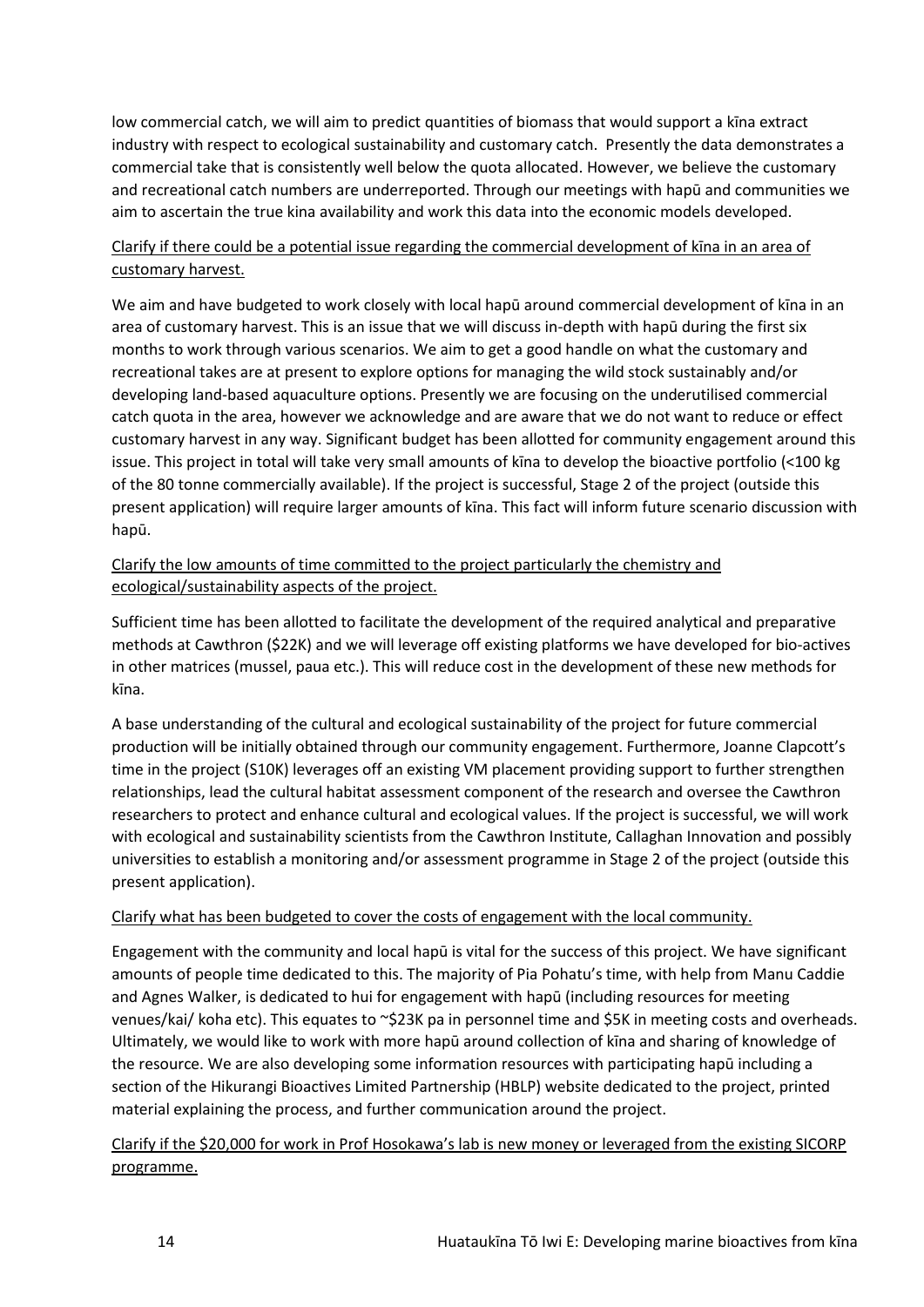This is new money, separate from the SICORP programme. HBLP will provide these funds.